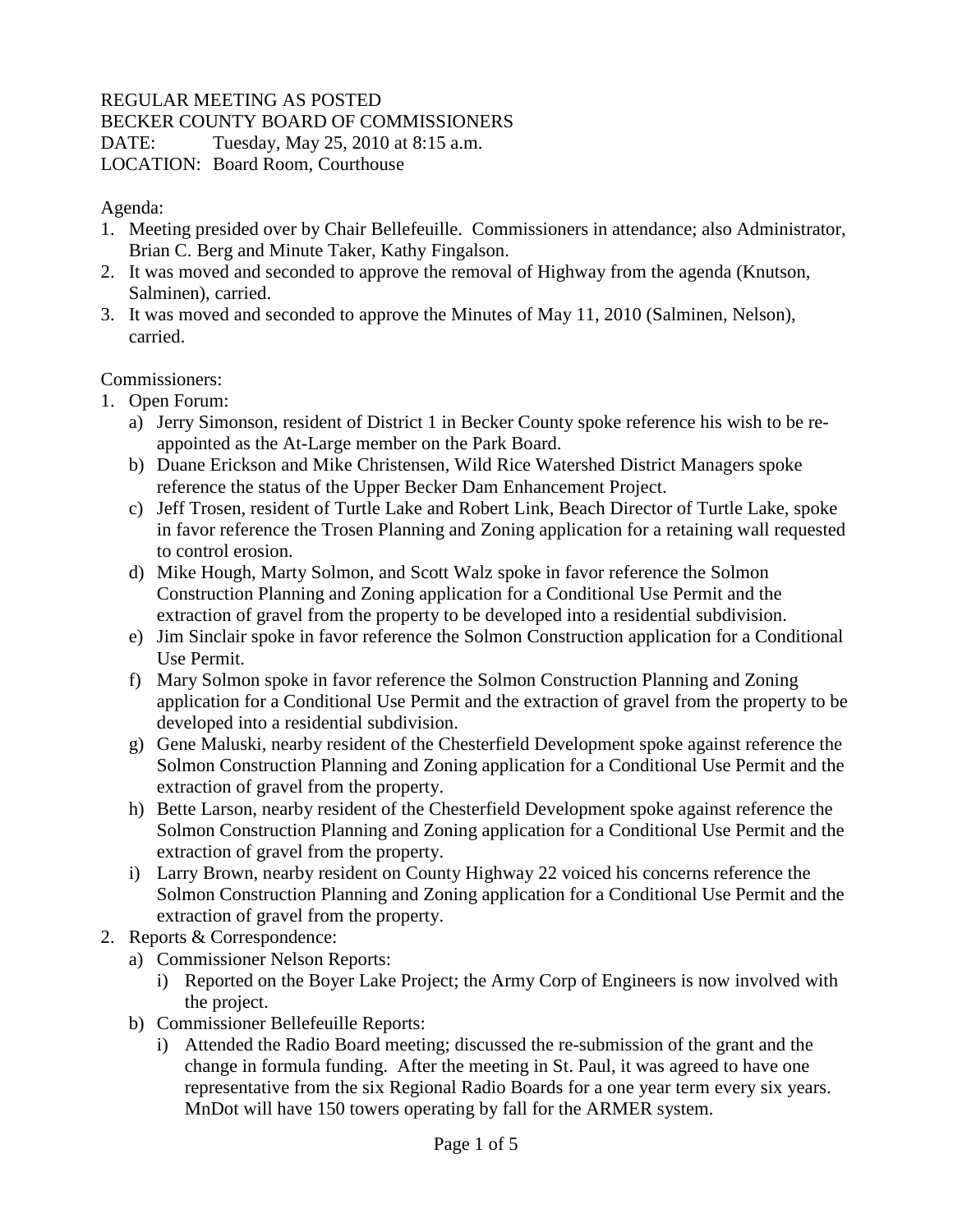- c) Commissioner Salminen Reports:
	- i) Nothing to report.
- d) Commissioner Knutson Reports:
	- i) Attended the Natural Resource Management meeting; discussed the Shell Lake access and Chip will be in with the others items discussed.
	- ii) Attended the Fair Board meeting; discussed the new roof on the 4-H building and the lease agreement with the State.
- e) Commissioner Schram Reports:
	- i) Attended the Drug Court Graduation; it was great to hear the success stories.
	- ii) Attended the Joint Powers Board for the Buffalo Red River Watershed Boards.
	- iii) Attended the Labor Management Committee meeting; discussed the establishment of an internet policy.
	- iv) Attended the Association of Minnesota Counties meeting with Brian Berg; Pope and Todd Counties presented cost saving measures and Wilkin County discussed their personnel reductions and the need to still get things accomplished with less.
	- v) Attended a DNR Parks and Recreation meeting regarding input from the audience for distribution of the Lessard Funds.
	- vi) Attended the Economic Development Authority meeting; demographics were discussed.
- 3. Brian Berg presented information from the Association of Minnesota Counties meeting he attended with Commissioner Schram. AMC would like Becker County to host the October meeting. The Annual Conference will be held in St. Cloud December  $6<sup>th</sup>$ . Brian Berg has been appointed to the Minnesota Association of County Administrators Executive Committee. The Minnesota Rural Caucuses would like Becker County to join; this can be reviewed at the budget meeting. The Highway Engineer reports one road is closed and many roads have water over them in Becker County.
- 4. Appointments:
	- a) It was moved and seconded to re-appoint Jerry Simonson the Member-at-Large member to the Park Board for a three year term (Knutson, Schram), Roll Call: Knutson, yes; Schram, yes; Nelson, no; Bellefeuille, no; and Salminen, no; failed.
	- b) It was moved and seconded to appoint Karen Mulari Member-at-Large to the Park Board for a three year term ending 4/30/13 (Salminen, Nelson), Roll Call: Knutson, no; Schram, no; Nelson, yes; Bellefeuille, yes, and Salminen, yes; carried.
- 5. A Thank You was received from the Census Bureau Field Operations in Bemidji for the space provided them for testing and training their new employees to conduct the most extensive and complex count of human beings in the history of our nation.

Auditor-Treasurer, Ryan Tangen presented:

1. It was moved and seconded to approve (1) Resolution 05-10-2A to conduct annual premises gambling by Turn in Poachers for operations at Tri-Lakes Roadhouse Bar & Grill in Cormorant Township; (2) Resolution 05-10-2D gambling application for Exempt Permit to hold a raffle for Lakes Crisis and Resource Center on August 7, 2010 at We Fest in Lake View Township; and (3) Resolution 05-10-2E to conduct off-site gambling by Turn in Poachers for operations at Tri-Lakes Roadhouse Bar & Grill in Cormorant Township (Nelson, Salminen), carried.

Finance Committee Minutes, Ryan Tangen presented:

1. It was moved and seconded to approve the Claims with the over 90 day claims (1) MACO due to missing invoice, (2) Berry's Towing due to misplaced invoice (3) L&M Fleet due to misplaced invoice, (4) MARCO due to misplaced invoice, (5) MN Dept of Safety due to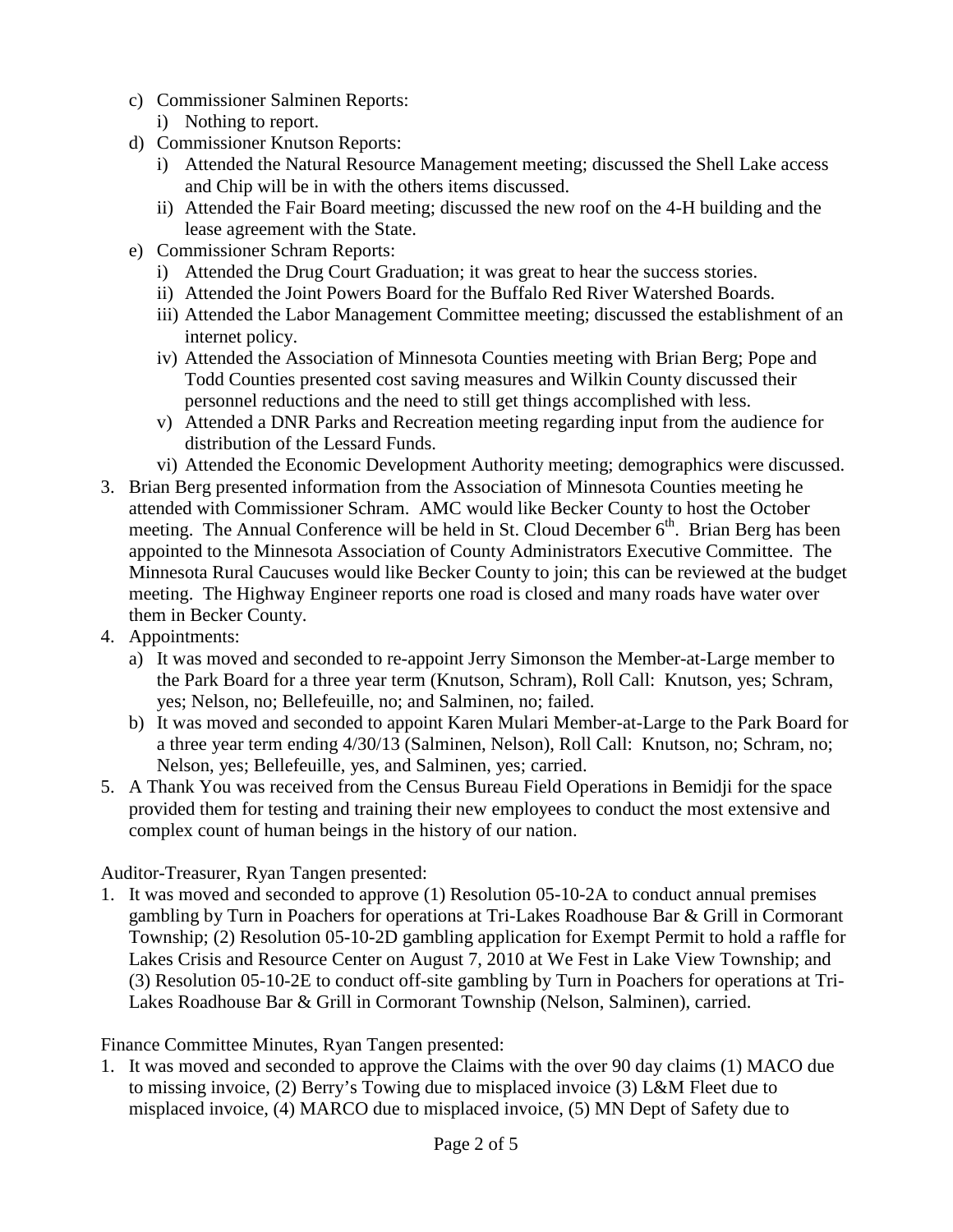misplaced invoice, and (6) Ryan Tangen due to size of claim items; and the Auditor's Warrants for 5/11/10 in the amount of \$19,283.78 and 5/18/10 in the amount of \$192,238.86 (Knutson, Salminen), carried.

- 2. The Human Services claims were reviewed and it was recommended to approve as presented.
- 3. It was moved and seconded to approve Court's request for two blinds in the Court and Jury deliberation room for an estimated cost of \$354.61 per blind including installation (Salminen, Nelson), carried.
- 4. It was recommended by the Finance Committee to approve the Human Service's request to replace work tables and chairs for the Becker County Workshop at an estimated cost of \$2,693.25.
- 5. It was recommended by the Finance Committee to approve the Natural Resource Management's request to start advertising for tree planting site preparation and to continue the process.
- 6. It was recommended by the Finance Committee to approve the Sheriff's requests to accept the agreement with the State of MN for Electronic Home Monitoring and to increase the part-time Correction Officer roster, Resolution 05-10-2C.
- 7. The Highway request will be considered at the next meeting.
- 8. It was moved and seconded to accept the Emergency Management Performance Grant (EMPG) in the amount of \$13,146 (Knutson, Salminen), carried.
- 9. It was moved and seconded to approve the Information Technology request for a RAM upgrade for an estimated cost of \$3,500 and for memory storage upgrade for an estimated cost of \$3,200 (Schram, Salminen), carried.
- 10. The proposal for an ATM was presented and additional quotes are going to be sought and will return to Finance. Credit card acceptance was also discussed.
- 11. A discussion on DL Mountain was held regarding the role of the Finance Committee; Brian Berg will keep separate minutes and give the report to the Board. A meeting with Mr. Bekkerus will be initiated. Economic Development Authority will be involved in the options for funding the project.

Assessor, Steve Skoog presented:

1 . It was moved and seconded to approve the abatements for (1) PIN 08.0362.001, Detroit Township for \$498; (2) PIN 15.0108.000, Height of Land Township for \$238 and \$58; (3) PIN 15.0216.003, Height of Land Township for \$124; (4) PIN 15.0293.003, Height of Land Township for \$152; (5) PIN 24.0082.003 and 24.0082.001 in Richwood Township for \$232 and \$292; (6) PIN 26.0031.002 in Runeberg Township for \$234; (7) PIN 28.0198.003 in Shell Lake Township for \$504; (8) PIN 28.0244.001 and 28.0244.005 in Shell Lake Township for \$2 and \$12; (9) PIN 28.9020.000 in Shell Lake Township for \$98; and (10) Manatron conversion correction abatements in the amount of \$9,266 for a total of \$11,710 (Salminen, Schram), carried.

Natural Resource Management, Chip Lohmeier presented:

- 1. It was moved and seconded to approve advertising for bids for the chemical and mechanical preparation of 160 acres of previously harvested forest sites in the spring of 2011 (Nelson, Salminen), carried.
- 2. It was moved and seconded to approve installation of a Dry Hydrant at the Bass Lake public access in Chilton Park (Salminen, Knutson), carried.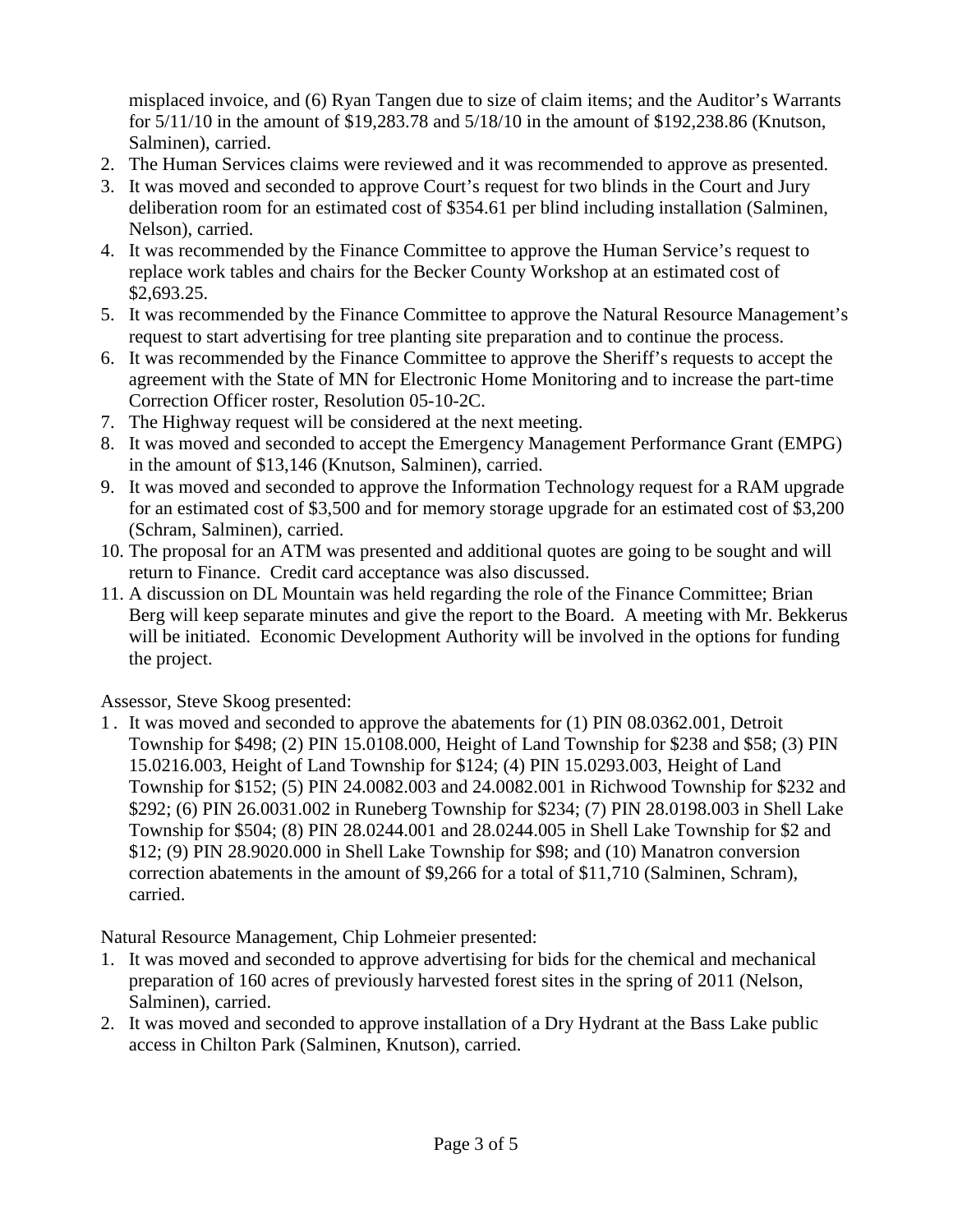Sheriff, Tim Gordon presented:

- 1 . It was moved and seconded to approve the addition of the Amendment to the STS Agreement to the agenda (Nelson, Knutson), carried.
- 2 . It was moved and seconded to accept the amendment to Minnesota State Agreement B27780 Electronic Home Monitoring for an additional \$10,000 over the next two fiscal years (Salminen, Schram), carried.
- 3 . It was moved and seconded to approve Resolution 05-10-2C to advertise if needed, interview and hire up to four part-time Correctional Officers from the pool list (Salminen, Nelson), carried.
- 4 . It was moved and seconded to approve the Amendment to the STS Agreement (Salminen, Schram), carried.
- 5 . Discussed the State inspection just completed; the jail received the highest level possible. They are currently 70 to 80% full and extended a thank you to the Board.

Human Services, Nancy Nelson presented:

- 1. It was moved and seconded to approve amending the Rule 25/Chemical Use Assessment Fee Policy (Knutson, Schram), carried.
- 2. It was moved and seconded to approve the purchase of chairs and tables for the Becker County Workshop participants for a cost of \$2,693.25 (Salminen, Schram), carried.
- 3. It was moved and seconded to approve the Participation Agreement with UCARE (Salminen, Knutson), carried.
- 4. It was moved and seconded to accept the Adult Services Report (Knutson, Salminen), carried.
- 5. It was moved and seconded to accept the Child and Family Services Report (Schram, Salminen), carried.
- 6. It was moved and seconded to accept the Financial Services Report (Schram, Salminen), carried.
- 7. It was moved and seconded to accept the MCD Report (Schram, Salminen), carried.
- 8. It was moved and seconded to approve the Human Services Claims (Knutson, Salminen), carried.
- 9. It was moved and seconded to approve the Community Health Participation Agreement with UCARE (Knutson, Salminen), carried.
- 10. It was moved and seconded to approve the Community Health WIC Grant Project Agreement (Schram, Salminen), carried.
- 11. It was moved and seconded to accept the Community Health Report (Nelson, Knutson), carried.
- 12. It was moved and seconded to approve the Community Health Claims (Salminen, Nelson), carried.
- 13. It was moved and seconded to accept the Transit Ridership Report (Schram, Salminen), carried.
- 14. It was moved and seconded to approve the Transit Claims (Knutson, Salminen), carried.

Planning and Zoning, Patty Swenson presented:

- 1. Planning Commission Recommendations, May 18, 2010. First Application: John King. It was moved and seconded to concur with Planning and Zoning to approve the certificate of survey for 1 lot consisting of approximately 4.4 acres with a remainder tract of approximately 79.8 for the property located at 17925 Co Rd 31 based on the fact that the request meets all the criteria of the zoning ordinance (Knutson, Salminen), carried.
- 2. Second Application: Larry Dietz. It was moved and seconded to concur with Planning and Zoning to approve the change of zone from agricultural to residential and approve the certificate of survey to subdivide 4 acres into two lots being 1.2 and 2.8 acres in size for the property